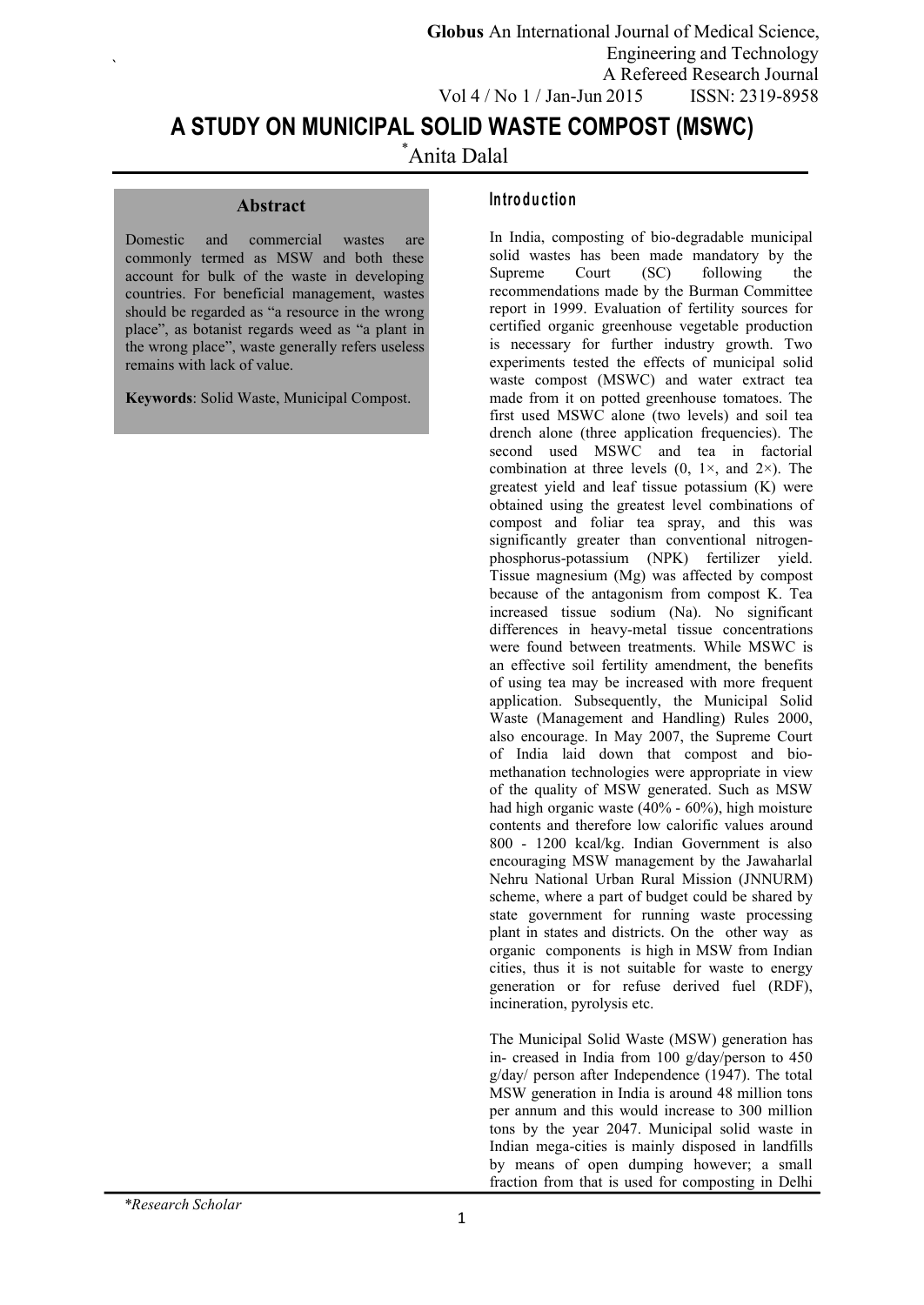(National Capital Territory of India) and Mumbai, while in Chennai and Kolkata composting facility is being implemented and is presently, in pilot stage. In other cities like Bangalore and Ahmadabad is being taken up on an experimental basis by either Non-Government Organization (NGO's) or Private Companies. Jha et al., had also tabulated data of physical characterization of metropolitan cities of India for two decades (1971- 2002) and that shows that there is not much difference in physical characteristics though MSW generation has increased to great extent.

 $\sum_{i=1}^{n} a_i$ 

Domestic and commercial wastes are commonly termed as MSW and both these account for bulk of the waste in developing countries. For beneficial management, wastes should be regarded as "a resource in the wrong place", as botanist regards weed as "a plant in the wrong place", waste generally refers useless remains with lack of value. A basic way to deal with waste is to restore value from it. But in most of the developing countries, in major cities MSW is made to compost. Generally, manual segregation has been done for MSW, but if segregation is not done properly, there is possibility of heavy metals to enter in our food chain. Therefore, need arises to inventories the metal in MSW.

Composting is a simplest way to restore value in MSW. Aerobic composting with windrows method after proper segregation of MSW is recognized as a cost-effective method that results in an end product that can be used as soil amendment. Several authors have reported beneficial effects of compost on soil productivity. These developments can be examined from the perspectives of waste management, agriculture and climate change. The technology to be used for this purpose is relatively simple and affordable, while the end-product is beneficial for soil and ensures significant saving of scarce land (required for land-filling). However, public-private partnership efforts are constrained due to quality requirements, marketing, pricing issues and ways to make it sustainable on a long-<br>accumulation of MSW at every nook and corner. term basis. The reducing, reusing, recycling and rebuying - the 4 R's is key of diverting organic materials from landfill and prevents green- house gases (GHG's) emissions, reduces pollutants, con serves resources and reduces the need for new disposal facilities.

Chemical characterization for macronutrients (C, N and P) and heavy metals (Cu, Cr, Ni, Pb and Cd) of MSW compost had been done for three Indian mega cities *i.e.*, Ahmadabad (Gujarat), Bangalore (Karnataka) and Delhi (Capital of India) to assess released (Karnataka) and Delm (Capital of India) to assess<br>its quality for applying as soil conditioner and Consequently the fertilizers. There are limited works reported in India on the impact of MSWC on vegetative crops.

Begum, reported application of MSWC of Bangalore city on tomato plant that on application of MSW compost around 192 g/pot, the Zn, Cu, Ni and Pb contents of tomato plant were found in high levels. Many other authors have reported metals uptake by the application of Industrial solid waste on plant in India.

The population of the studied cities is Ahmadabad 5.8 millions, Bangalore 6.5 millions and Delhi 13.8 million. Around 100 - 300 tones of segregated MSW per day are collected to make compost in Delhi, Bangalore and Ahmadabad. In Delhi and Ahmadabad, MSW is collected by municipal authorities and given to private companies to make compost. In Bangalore, Karnataka Compost Development Corporation (KCDC) Limited is collecting MSW and making compost. The compost collected for present study is being made by aerobic composting by windrows methods with mechanically or manual segregation. A regular monitoring of quantification of heavy metals should be necessary as excessive application of compost may lead to the accumulation of heavy metals in soil surface. Not only are these heavy metals non-bio-degradable and become toxic at some levels, but also they tend to accumulate along the food chain,

where human is the last link. Beside that, for heavy metals distribution and transportation to soil and ground water was studied by sequential extraction. Regulatory compliance has given more focused then agricultural productivity to study the quality of compost.

#### $L$  **iterature** Review

The MSW amount is expected to increase significantly in the near future as the country strives to attain an industrialized nation status by the year 2020 Sharma and Shah (2005), CPCB  $(2004)$ , Shekdar *et al.*, $(1992)$ . Poor collection and inadequate transportation are responsible for the

The management of MSW is going through a critical phase, due to the unavailability of suitable facilities to treat and dispose of the larger amount of MSW generated daily in metropolitan cities. Unscientific disposal causes an adverse impact on all components of the environment and human health Rathi, (2006) Sharholy *et al.,* (2005) Ray *et al.,* (2005) Jha *et al.,* (2003) Kansal (2002) Kansal *et al.,*(1998) Singh and Singh (1998) Gupta *et al.,*(1998). The waste generated is consequently the nearby environment. Consequently, the management of the MSW needs to be revamped to accommodate the changes in the quantity and quality to ensure the longevity of the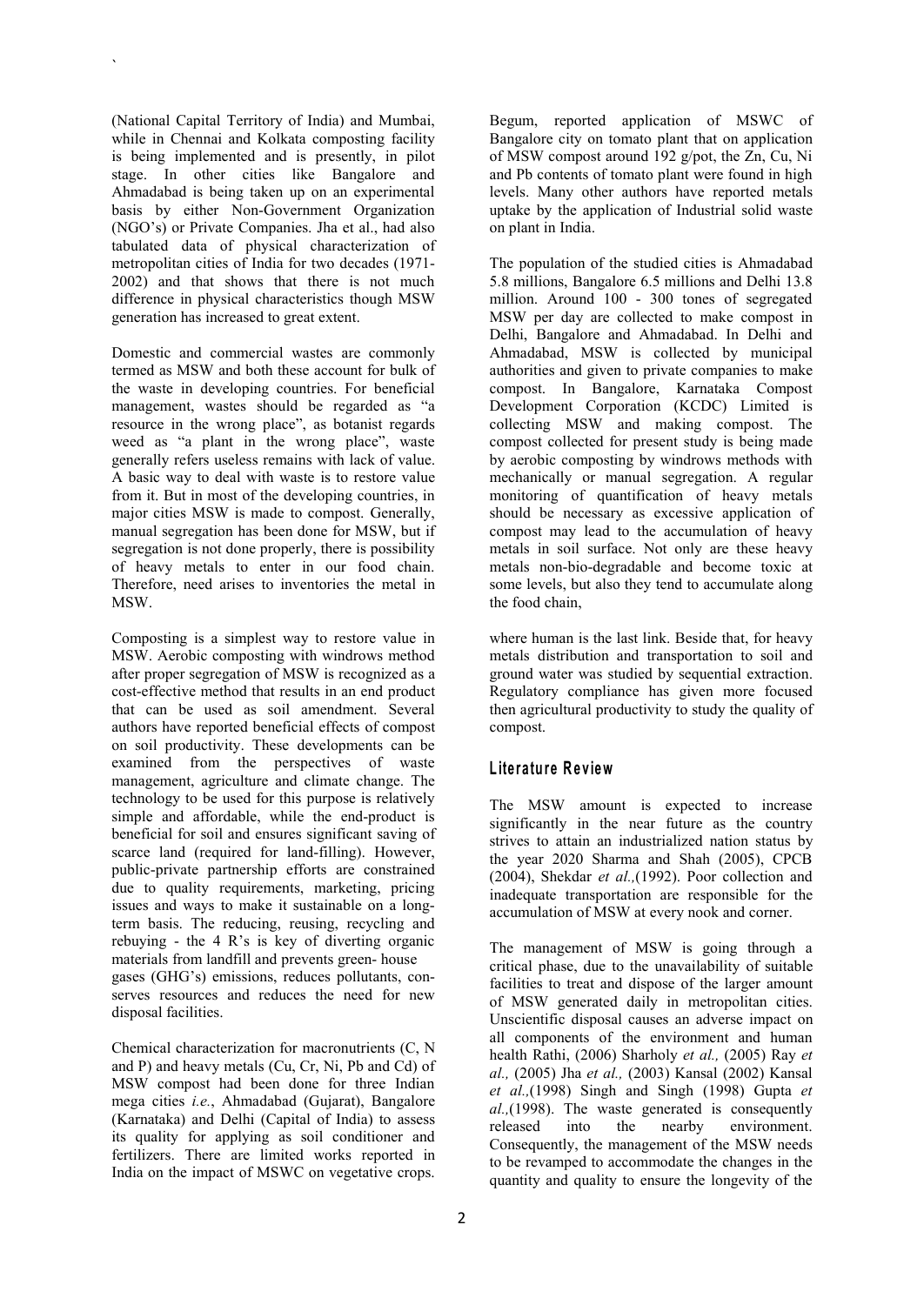environment. Due to several legislative, environmental, economic and social constraints, the identification of most sustainable disposal route for MSW management remains an important issue in almost all industrialized countries Adani *et al.,* (2000).

 $\sum_{i=1}^{n} a_i$ 

Generally, MSW is disposed of in low lying areas without taking any precautions or operational controls. Therefore, MSWM is one of the major environmental problems of Indian megacities. It involves activities associated with generation, storage, collection, transfer and transport, processing and disposal of solid wastes. But, in most cities, the MSWM system comprises only four activities, i.e., waste generation, collection, transportation, and disposal. The management of MSW requires proper infrastructure, maintenance and upgrade for all activities. This becomes increasingly expensive and complex due to the continuous and unplanned growth of urban centers.

#### **N o tew o rth y C o n trib u tio n s**

The difficulties in providing the desired level of public service in the urban centers are often attributed to the poor financial status of the managing municipal corporations Mor *et al.,* (2006) Siddiqui *et al.,* (2006) Raje *et al.,*(2001) MoEF (2000) & Ahsan (1999). Agricultural application of MSW, as nutrient source for plants and as soil conditioner, is the most cost effective MSW disposal option because of its advantages over traditional means such as land filling or incineration. According to Canellas *et al.,*(2001), the use of MSW in agricultural lands can be justified by the need of finding an appropriate destination for waste recycling. However, agricultural application of MSW may present a potential threat to the environment due to the presence of pathogens and several pollutants (i.e. Waste-A heavy metals or organic pollutants). An attractive alternative to recycling such wastes is composting. Composting is a stabilization process through  $\frac{3}{2}$ aerobic decomposition of waste, which has been<br>Collection, Treatment and Disposal in Metrowidely used for different types of wastes Cai *et al.,* (2007). During composting, through microbial action organic nutrients present in the wastes are converted into plants available forms Ndegwa and Thompson (2001). The process can effectively reduce the mixture volume by 40-50% and by means of the metabolic heat generated in the thermophilic phase destroy the pathogens Epstein Study of (1997). Composting cannot be considered a new technology, but among the MSW management strategies it is gaining interest as suitable option for chemical fertilizers with environmental profit, since this process eliminates or reduces the toxicity of MSW Araujo *et al.,* (2001) Kaushik and Garg (2003), Arau'jo and Monteiro (2005) and leads to a

final product which can be used in improving and maintaining soil quality Larney and Hao (2007). Application of MSW compost in agricultural soils can directly improve soil physicochemical properties such as: soil structure, water retention capacity, buffering capacity and nutrient status Reeves (1997). In relation to soil biological properties, numerous researchers have reported different effects of MSW compost on soil microbial biomass and activity Moreno *et al.,* (1999) Selivanovskaya *et al.,* (2001) Saviozzi *et al.,* (2002) Arau'jo and Monteiro (2006) Pedra *et al.*, (2007) Barral *et al.,* (2009) RocaPerez *et al.,* (2009).

## **R e s e a rch M e th o d o lo g y**

Considering the nature and objective of present study as well as resources of investigator normative survey method of research has been used. In the present investigation all the steps and characteristic have been followed which are essential for normative survey method of investigation.

## **Sam p le C o lle c tio n**

The samples of municipal solid waste compost will collect from three metropolitans cities of India, *i.e.*, from Ahmadabad, Bangalore, Delhi and then will analyze accordingly.

### **R e fe ren c e s**

- 1. CPCB, Central Pollution Control Board, "Management of Municipal Solid Wastes," Central Pollution Control Board (CPCB), Government of India, New Delhi, 2002.
- 2. M. P. Raut, S. P. M. P. William, J. K. Bhattacharyya, T. Chakrabarti and S. Devotta, "Microbial Dynamics and Enzyme Activities during Rapid Composting of Municipal Solid Compost Maturity Analysis Perspective," Bio-resource Technology, Vol. 99, No. 14, 2008, pp. 6512-6519.
- 3. CPCB, "Status of Solid Waste Generation, Cities," Central Pollution Control Board (CPCB), Government of India, New Delhi, 2000.
- 4. A. K. Jha, C. Sharma, N. Singh, R. Ramesh, R. Purvaja and P. K. Gupta, "Greenhouse Gas Emissions from Municipal Solid Waste Management in Indian Mega-Cities: A Case Chennai Landfill Sites," Chemosphere, Vol. 71, No. 4, 2008, pp. 750- 758.
- 5. S. Singhal and S. Pandey, "Solid Waste Management India, Status and Future Direction," TERI Information Monitoring on